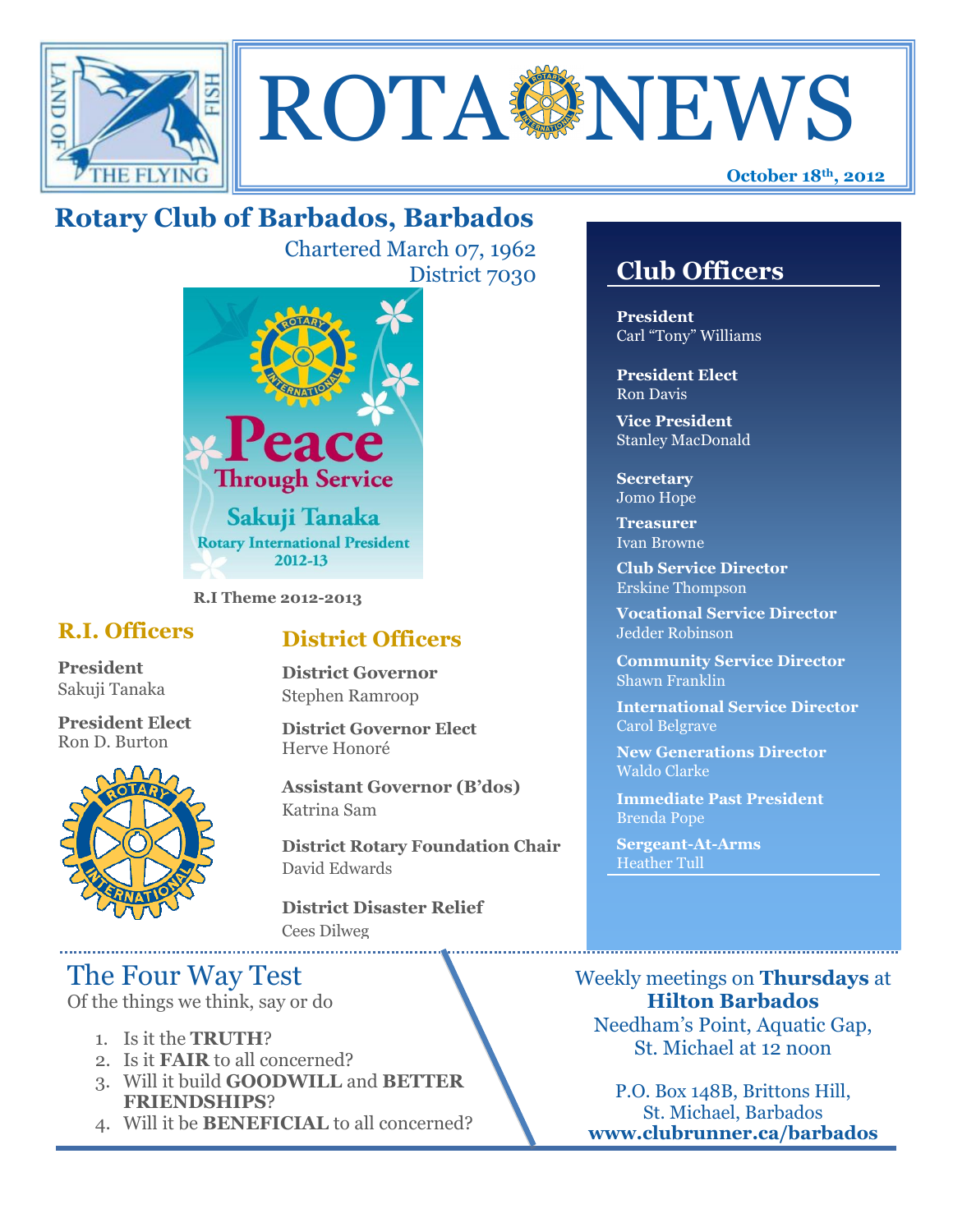#### **Theme for 2012: Ending the Violence of Extreme Poverty: Promoting Empowerment and Building Peace**

The International Day for the Eradication of Poverty has been observed every year since 1993, when the UN General Assembly, by resolution 47/196, designated this day to promote awareness of the need to eradicate poverty and destitution in all countries. Fighting poverty remains at the core of the UN development agenda.

At the Millennium Summit, world leaders committed themselves to cutting in half, by the year 2015, the proportion of people living in extreme poverty, on less than \$1.25 a day. Over the last decade, millions have overcome extreme poverty and attained better access to health care and education. Extreme poverty rates have decreased in every region of the world. Over 39 million more children attend primary school. Access to clean water has increased to 89 per cent.

Despite these important gains, several critical gaps remain, thus the 2012 commemoration will focus on the theme "Ending the Violence of Extreme Poverty: Promoting Empowerment and Building Peace" with hope that it will launch a continuing dialogue among people everywhere about this issue.



## **Rotary Peace Fellow passionate about water**

by Paul Engleman Rotary Canada -- October 2012

As a child growing up in Montreal, Ryan Rowe resented his parents' requirement that he learn a second language. "I hated having to learn French," says the 2010-12 Rotary Peace Fellow, who earned a master's degree in public health from the University of North Carolina at Chapel Hill in May, along with a certificate in peace and conflict resolution. "I never expected that I would come to love learning new languages."

Rowe, 34, now speaks Spanish and Portuguese in addition to English and French, and he's recently taken up Mandarin Chinese. Learning new languages is something Rowe does as a hobby. His official line of work – the stuff he's really serious about  $-\mathbf{i}$  water and sanitation. That was his specialty at UNC, where he studied at the internationally acclaimed Water Institute. Today he is a part-time communications officer at the institute and quenches his thirst for volunteer opportunities on water projects in Africa, with Rotary and other organizations.

"A lot of people think the water crisis is just too daunting," he says. "I believe if we work together and remain committed to investing our energy, our skills, and our money, we can have a positive impact."

To hear Rowe tell it, that blend of optimism and determination has been part of his outlook at least since college. While an undergraduate at Concordia University in Montreal, Rowe took a semester off and travelled by bus through Mexico and Central America, immersing himself in the language and cultures to prepare for an exchange program in Colombia, where he took most of his courses in Spanish.

That bus trip, he says, is what opened his eyes to the impoverished conditions that many people face. "But instead of seeing poverty," he says, "I saw opportunity. I've always had an entrepreneurial quality, and I saw how the issues of poverty related to lack of infrastructure."

After earning a bachelor's degree in commerce and finance, Rowe pursued an international master's in strategic management at York University in Toronto..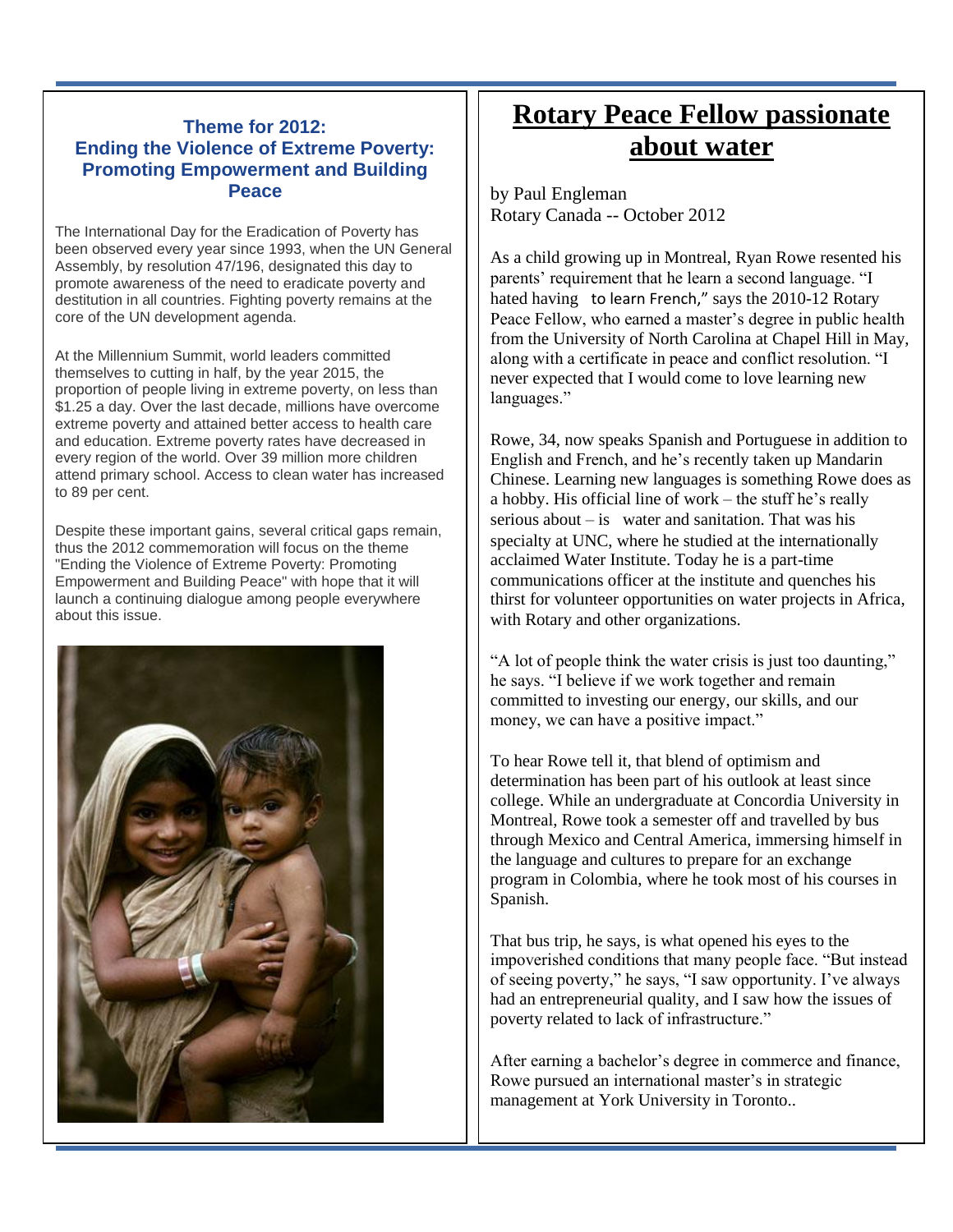He studied in Brazil, taking a third of his courses in Portuguese and conducting an independent-study project on private-sector investment in water infrastructure in Latin America

Rowe recalls that during his childhood, he heard tales of world travel and service projects from an aunt and uncle who are Rotarians in Ottawa. "But I wasn't clued in to Rotary's impact on the world," he says.

That changed in 2009, when he was living in Abu Dhabi, United Arab Emirates, and working in infrastructure development for the Australian investment bank Macquarie Group.

While doing volunteer work, Rowe learned about the Rotary Peace Centers program and saw an opportunity to help address water issues with some of the world's best experts.

"The public health program at UNC is fantastic. This is an amazing partnership for Rotary," he says. "Applying to the Rotary Peace Centers program was the best decision I ever made." In June, just four weeks after completing his fellowship, Rowe packed up his laptop, strapped on a backpack, and set off on his latest adventure: a six-month working tour of Africa that began with stops in Zambia, Malawi, and Mozambique, where he spoke at a conference sponsored by the World Health Organization and UNICEF. He plans to visit Nairobi, Kenya, where he serves on the board of trustees of the Tabasamu Education Fund, a nonprofit that provides funding to help children stay in school.

### *JOINT TRAINING SEMINAR*

*We are appealing l to Rotarians to make a special effort to attend the training on Nov.03, 2012. This seminar is designed to benefit ALL Rotarians. At this forum, updates will be provided about Rotary as it is today. The majority of presenters are senior Rotarians who are well versed about the topics being presented. The training will be opened by a motivational speaker. The theme is "RE-ENGAGING ROTARIANS". You are required to register by Oct.25 so that adequate provision can be made for seating, catering etc. Contribution required is BDS\$35.00.* Bring your laptops and learn about Club Runner. **PLEASE COME AND BE INFORMED. LET US ALL MOVE FORWARD WITH THE SAME UNDERSTANDING OF ROTARY.** *We look forward to seeing you.*

While Rowe continues his work for the Water Institute, his goal is to create a social investment fund to provide sustainable financing for infrastructure and development projects that improve the health and welfare of people in vulnerable areas. He also expects that his career path will lead to collaborations with other peace fellows. "We're all in the same army," he says. "I'm following my passion, and I think that may be the most important thing a human being can do to be successful. I thank Rotary for enabling me to do that."



#### *Joke of the Week!!!*

*Two lawyers were walking through the woods and spotted a vicious-looking bear. The first lawyer immediately opened his briefcase and pulled out a pair of sneakers and started to put them on. The second lawyer looked at him and said "You are crazy! You'll never be able to outrun that bear!"*

*"I don't have to" the first lawyer replied. "I only have to outrun you".*

# **Meeting Details**

At our Fellowship Meeting held on Thursday, October 11th, 2012

#### Sgt-at-Arms: **Heather Tull**

- Fines  $$179.00$
- Raffle \$65.00
- Attendance 60%